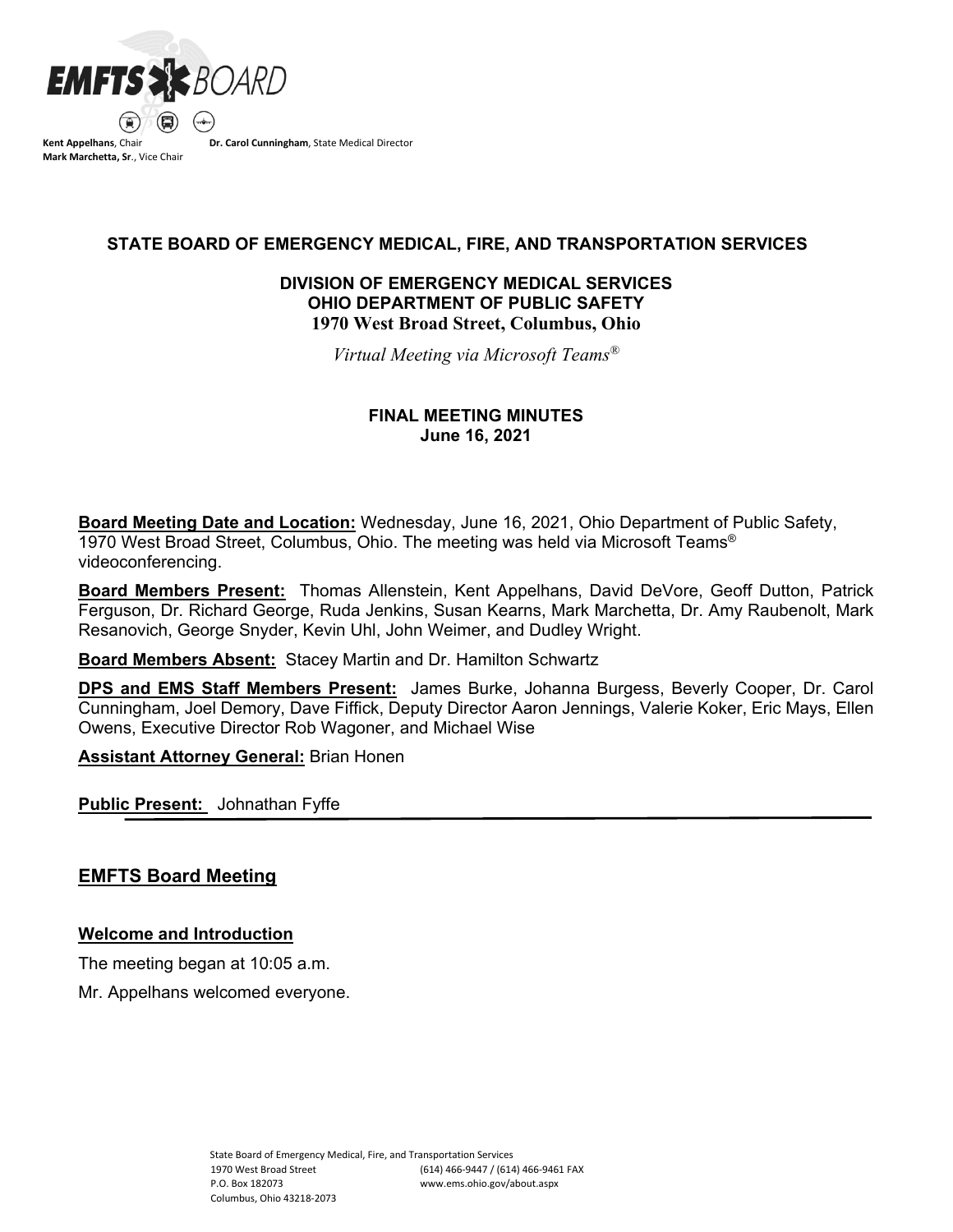# **Roll Call**

| Mr. Thomas Allenstein        | Present | Ms. Stacey Martin     | Absent  |
|------------------------------|---------|-----------------------|---------|
| Mr. Kent Appelhans (Chair)   | Present | Dr. Amy Raubenolt     | Present |
| Mr. David DeVore             | Present | Mr. Mark Resanovich   | Present |
| Mr. Geoff Dutton             | Present | Dr. Hamilton Schwartz | Absent  |
| Mr. Patrick Ferguson         | Present | Mr. George B. Snyder  | Present |
| Dr. Richard George           | Present | Mr. Kevin Uhl         | Present |
| Ms. Ruda Jenkins             | Present | Mr. John Weimer       | Present |
| Ms. Susan Kearns             | Present | Mr. Dudley Wright     | Present |
| Mr. Mark Marchetta (V.Chair) | Present |                       |         |

# **Open Forum**

Mr. Appelhans inquired if there were any guests who would like to address the Board. No guests were present to address the Board.

## **Consent Agenda**

Mr. Appelhans requested a motion to approve the Consent Agenda items that were distributed prior to the meeting including the EMFTS Board minutes of April 21, 2021, the Certificates of Accreditation, the Certificates of Approval, April and May 90-day Extensions and the April and May EMS certifications.

*ACTION: Motion to approve the Consent Agenda items that were distributed prior to the meeting including EMFTS Board minutes of April 21, 2021, the Certificates of Accreditation, the Certificates of Approval, April and May 90-day extensions and the April and May EMS certifications.*  Mr. Allenstein– First. Mr. Marchetta – Second. None opposed. None abstained. **Motion approved.**

Mr. Appelhans introduced himself as the Chair of the State Board of Emergency Medical, Fire, and Transportation Services. The proceedings were called to order at 10:08 a.m. on June 16, 2021.

## **Roll Call**

| Mr. Thomas Allenstein        | Present | Ms. Stacey Martin     | Absent  |
|------------------------------|---------|-----------------------|---------|
| Mr. Kent Appelhans (Chair)   | Present | Dr. Amy Raubenolt     | Present |
| Mr. David DeVore             | Present | Mr. Mark Resanovich   | Present |
| Mr. Geoff Dutton             | Present | Dr. Hamilton Schwartz | Absent  |
| Mr. Patrick Ferguson         | Present | Mr. George B. Snyder  | Present |
| Dr. Richard George           | Present | Mr. Kevin Uhl         | Present |
| Ms. Ruda Jenkins             | Present | Mr. John Weimer       | Present |
| Ms. Susan Kearns             | Present | Mr. Dudley Wright     | Present |
| Mr. Mark Marchetta (V.Chair) | Present |                       |         |

It was noted for the record that a majority of the members of the Board were present.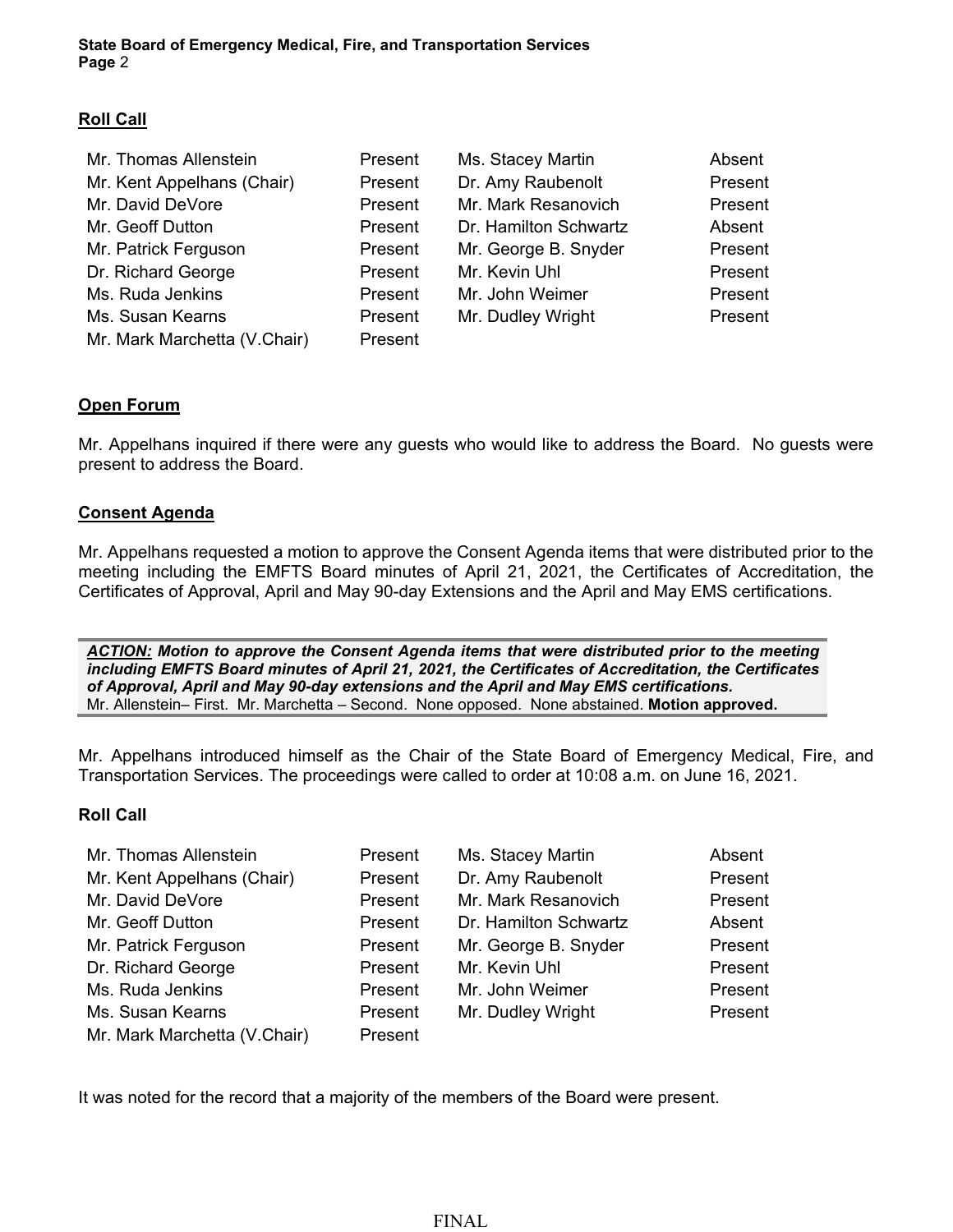The Board reviewed the following case(s):

# **REPORT AND RECOMMENDATIONS**

• EMS Case No. 2019-664-BE100, Johnathon S. Fyffe, Certificate No. 180638

Mr. Appelhans recognized Assistant Attorney General Brian Honen for the purpose of providing a brief synopsis of the case.

Mr. Fyffe indicated on his EMT application that he had no criminal convictions. The Division found prior convictions for Obstructing Official Business, Impersonating a Police Officer, Disorderly Conduct, and Theft. The Board issued a Notice of Opportunity for Hearing to take action on his certificate on the basis of his misrepresentation on his application and for having a conviction to a crime of moral turpitude. The matter went to hearing on March 25, 2021, where his failure to be truthful on his application and for having a conviction was presented to a Hearing Officer. The underlying facts of the Obstructing Official Business conviction is where he impersonated a park ranger wearing what appeared to be a bullet proof vest, a straw Ohio Highway Patrol hat, weapons, and walkie talkie. He stopped multiple people and when he was stopped by the police he gave the identifying information of another individual. The underlying facts of the impersonating a police officer was while wearing an Ohio Highway Patrol shirt, told a female employee he was an officer and threatened to break a tail light of her car and pull her over when she wouldn't give him her number. The underlying facts of the Disorderly Conduct case is where a physical fight ensued with a roommate over electric usage. The underlying facts of the theft case was where the respondent stole a pair of shoes from Kohls for his own personal gain. This was found by the Hearing Officer to be a crime of moral turpitude. The Hearing Officer recommends that the Respondent's EMT certificate be suspended for 6 months but that the 5 months of that suspension be stayed with the following conditions during the one-month suspension: Respondent is to provide a Fit-for-Duty Psychological Evaluation by a licensed mental health professional that indicates that the Respondent is mentally and emotionally stable and that he is free from any impairment that would render him unable to practice as an EMT with reasonable skill and safety and that he is free from any psychological condition or impairment that poses a significant risk to his health and safety or to the health and safety of others; and that (B) Respondent is to complete an updated BCI&I background check. Upon satisfactory completion of the Fit-for-Duty Psychological Evaluation and the up-to-date BCI&I background check and completion of the one-month suspension. (2) Respondent should be placed on probation for three (3) years and that during the probationary period Respondent is to notify the Ohio Department of Public Safety, Division of EMS of any arrests within ten (10) days of the arrest and during the probationary period the Respondent is to fully disclose the convictions on his record to any EMT related employers; and (3) Respondent to provide an updated BCI&I background check at the time of his renewal in three (3) years of his EMT certificate, along with whatever additional terms of probation and reporting requirements of that probationary period as are imposed by the Board.

Mr. Appelhans inquired if Mr. Fyffe or his attorney were present. Mr. Fyffe had two minutes to speak to the EMFTS Board. Mr. Fyffe thanked the Board for time to speak before the Board. He stated that the facts presented paint a dark picture. He stated that he was young when this incident happened and he regrets what he did when he was younger. He asked the Board for leniency. He thought he only had to disclose misdemeanors on the application. He understands there are ramifications for his actions.

AG Honen stated that the Hearing Officer took into consideration the age at the time of the incident. The report and recommendation are in accordance to all the facts.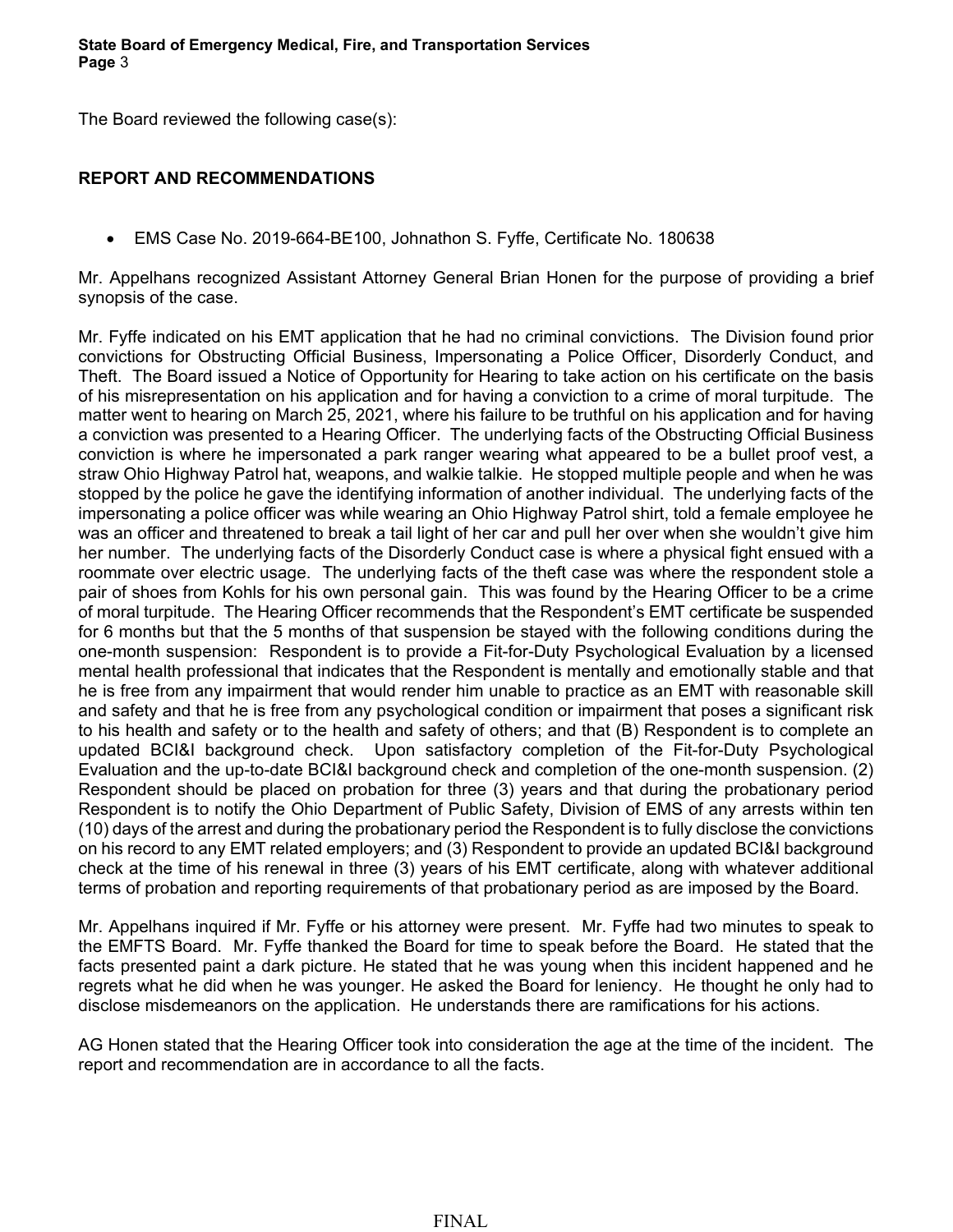# **GOLDMANS**

These proceedings were held before the Board pursuant to Goldman v. State Medical Board of Ohio where the respondents did not properly request a hearing in the cases. The individuals named did not have the ability to present written or oral testimony; however, they may be present to hear the proceedings and outcome.

All Board members received the sworn affidavits and accompanying exhibits for the Goldman proceedings from the EMS investigators. The affidavits contained the evidence and testimony upon which was deliberated.

There were eight adjudications. The proceedings were in the matters of:

- EMS Case No. 2019-082-BE100, William M. Graham, Certificate No. 13618
- EMS Case No. 2020-002-BE100, Kenneth D. Bench, Certificate No. 104315
- EMS Case No. 2020-003-BE100, George F. Barnett, Certificate No. 124897
- EMS Case No. 2020-154-E100, Jason K. Snider, ID No. 221155
- EMS Case No. 2020-305-E100, Michael C. Stevens, ID No. 227804
- EMS Case No. 2020-326-BE100, David W. Smith, Certificate No. 20417
- EMS Case No. 2020-541-BE100, Christopher M. Osborne, Certificate No. 116768
- EMS Case No. 2020-545-BE100, John D. Wright, Certificate No. 28814

Mr. Appelhans requested a motion to admit the sworn affidavits and the accompanying exhibits in the aforementioned cases into evidence.

*ACTION: Motion to admit the sworn affidavits and accompanying exhibits in the aforementioned cases into evidence.* Mr. Marchetta – First. Mr. Snyder – Second. None opposed. None abstained. Motion approved.

There was no further evidence to come before the Board and the proceedings closed at 10:19 a.m.

*ACTION: Motion to recess the meeting for the purpose of entering into quasi-judicial deliberations.* Mr. Snyder – First. Mr. Dutton – Second. None opposed. None abstained. Motion approved.

## **REPORT AND RECOMMENDATION**

*ACTION*: *In the matter of EMS Case Number 2019-664-BE100, Johnathon S. Fyffe, Certificate Number 180638, I move that the Board issue an adjudication order approving the findings of fact and conclusions of law, and the recommendation of the hearing examiner to suspend Mr. Fyffe's certificate to practice for 6 months, with five months of the suspension being stayed subject to the following conditions: (1) During the one-month suspension period Mr. Fyffe is to provide a Fit-for-Duty Psychological Evaluation by a licensed mental health professional who indicates that he is mentally and emotionally stable and free from any impairment that renders him unable to practice, and (2) provide an updated BCI&I background check. Following the suspension, Mr. Fyffe shall be on probation for 3 years. During the probationary period, Mr. Fyffe shall notify the Division of EMS of any arrests within 10 days of the arrest and disclose all convictions on record to EMS related employers. At his next certification renewal, Mr. Fyffe shall provide an updated BCI&I background check.* Mr. Dutton – First. Mr. Ferguson – Second. Ms. Jenkins and Mr. Snyder opposed. Mr. Allenstein and Mr. Wright- abstained. **Motion approved.**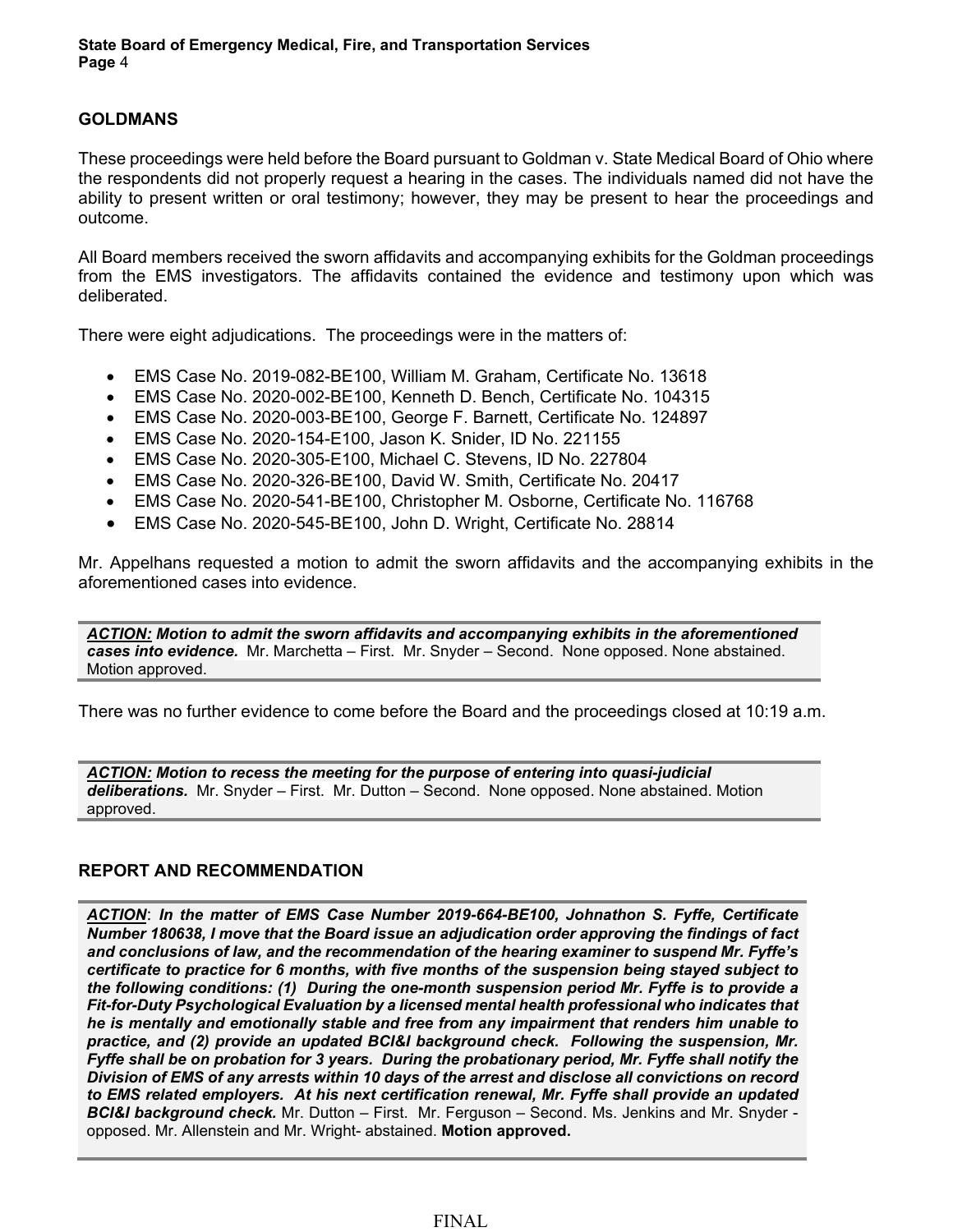#### **GOLDMAN MOTIONS**

**Motion approved.**

*ACTION*: *In the matter of EMS Case Number 2019-082-BE100, William M. Graham, Certificate Number 13618, I move that the Board issue an adjudication order finding that Mr. Graham's ability to practice is impaired, and that he failed to report his convictions to the Board, and that Mr. Graham's certification be indefinitely suspended pending a chemical dependency examination, by a practitioner approved in advance by the Division of EMS, showing that he is fit for duty.*  Mr. Snyder – First. Mr. Marchetta – Second. None opposed. Mr. Allenstein and Mr. Wright - abstained. **Motion approved.**

*ACTION*: *In the matter of EMS Case Number 2020-002-BE100, Kenneth D. Bench, Certificate Number 104315, I move that the Board issue an adjudication order finding that Mr. Bench has been convicted of two counts of felony theft, submitted false information to the Board, and failed to report his convictions and that Mr. Bench's certification be permanently revoked.* Mr. Snyder – First. Mr. Marchetta – Second. None opposed. Mr. Allenstein and Mr. Wright - abstained. **Motion approved.**

*ACTION*: *In the matter of EMS Case Number 2020-003-BE100, George F. Barnett, Certificate Number 124897, I move that the Board issue an adjudication order finding that Mr. Barnett has been convicted of two counts of Theft, felonies of the fourth degree, and two counts of Theft, felonies of the fifth degree, and that Mr. Barnett's certification be revoked.*  Mr. Snyder – First. Mr. Marchetta - Second. None opposed. Mr. Allenstein and Mr. Wright - abstained.

*ACTION*: **In the matter of EMS Case Number 2020-154-E100, Jason K. Snider, EMS Applicant ID 221155, I move that the Board issue an adjudication order finding that Mr. Snider has been convicted of Possession of Drugs, a felony of the fifth degree, and Grand Theft, a felony of the fourth degree, and that Mr. Snider's application be denied.** Mr. Snyder – First. Mr. Marchetta – Second. None opposed. Mr. Allenstein and Mr. Wright - abstained. **Motion approved.**

*ACTION*: *In the matter of EMS Case Number 2020-305-E100, Michael C. Stevens, EMS Applicant ID 227804, I move that the Board issue an adjudication order finding that Mr. Stevens has been convicted of two counts of Attempt to Commit Theft of a Credit Card, and that Mr. Stevens' application be denied.* Mr. Snyder – First. Mr. Marchetta – Second. None opposed. Mr. Allenstein and Mr. Wright - abstained. **Motion approved.**

*ACTION*: *In the matter of EMS Case Number 2020-326-BE100, David W. Smith, Certificate Number 20417, I move that the Board issue an adjudication order finding that Mr. Smith has been convicted of Theft in Office, a felony of the third degree, and Conflict of Interest, a misdemeanor of the first degree, and that Mr. Smith's certification be revoked.* Mr. Snyder – First. Mr. Marchetta – Second. None opposed. Mr. Allenstein and Mr. Wright - abstained. **Motion approved.**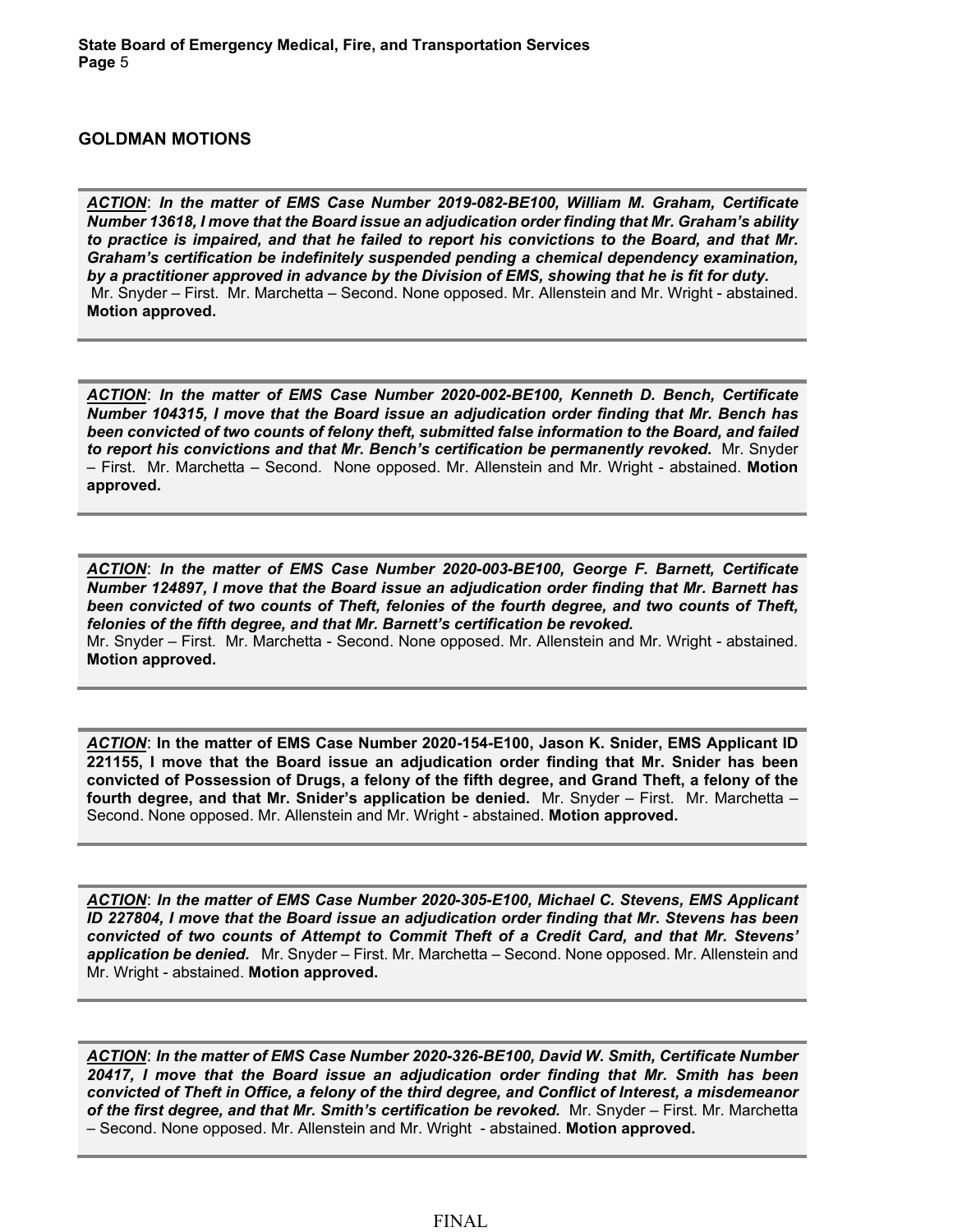*ACTION*: *In the matter of EMS Case Number 2020-541-BE100, Christopher M. Osborne, Certificate Number 116768, I move that the Board issue an adjudication order finding that Mr. Osborne has been convicted of two counts of Gross Sexual Imposition, both felonies of the third degree, and that Mr. Osborne's certification be permanently revoked.* Mr. Snyder – First. Mr. Marchetta – Second. None opposed. Mr. Allenstein and Mr. Wright - abstained. **Motion approved.**

*ACTION*: *In the matter of EMS Case Number 2020-545-BE100, John D. Wright, Certificate Number 28814, I move that the Board issue an adjudication order finding that Mr. Wright has pled guilty to Theft by Control, Theft by Deception, and Receiving Stolen Property, all felonies of the fifth degree, and that Mr. Wright's certification be revoked.* 

Mr. Snyder – First. Ms. Jenkins – Second. None opposed. Mr. Allenstein, Mr. Marchetta and Mr. Wright - abstained. **Motion approved.**

# **\*\* Out of Order of the Agenda – New Business**

# **Blood Supply Shortage**

Dr. Richard George stated that there is a blood supply shortage. There are multi-factor reasons and believe it is due to COVID-19 with donations down. Some of the vendors have said that they have over supplied; yet they cannot keep up with the blood supply demands. Dr. George stated that there was a letter that went out stating that they were down to a half-day supply of O negative blood. In efforts in trying to raise awareness of the issue, this was communicated to the EMA. Conservation is prudent; however, there is a point where you do not have a sufficient supply and patient's lives are at stake. This is a national issue. The Ohio Hospital Association held a conference call and they are delaying elective surgeries. There is a problem with supply and the demands cannot be met. Dr. George wanted to bring this to the Board's attention.

A discussion ensued regarding the blood supply shortage. Mr. Resanovich inquired, with the COVID-19 pandemic and donations, if the person had contracted the coronavirus are they being denied as donors or have they identified a waiting period post recovery of the coronavirus. Dr. George stated that his resource has stated that they accept a donor's blood 14 days status post resolution of COVID-19 symptoms.

Mr. Allenstein stated that the Central Ohio Trauma System was distributing the news of the blood shortage as an awareness to their membership. He suggested that the Division of EMS send a notice out via the listserv as a plea for blood donations.

Executive Director Wagoner thanked Dr. George for bringing this to the EMFTS Board and to the Trauma Committee. He stated that an appropriate message will be disseminated to EMS providers and EMS agencies.

Several Board members asked if there was a way through the Ohio Department of Public Safety (ODPS) media relations to distribute some type of public service announcement. Executive Director Wagoner will bring the message to the Director's office and the public information officer.

EMFTS Board members were urged to talk to the hospitals and their public information officers to get this message to the general public.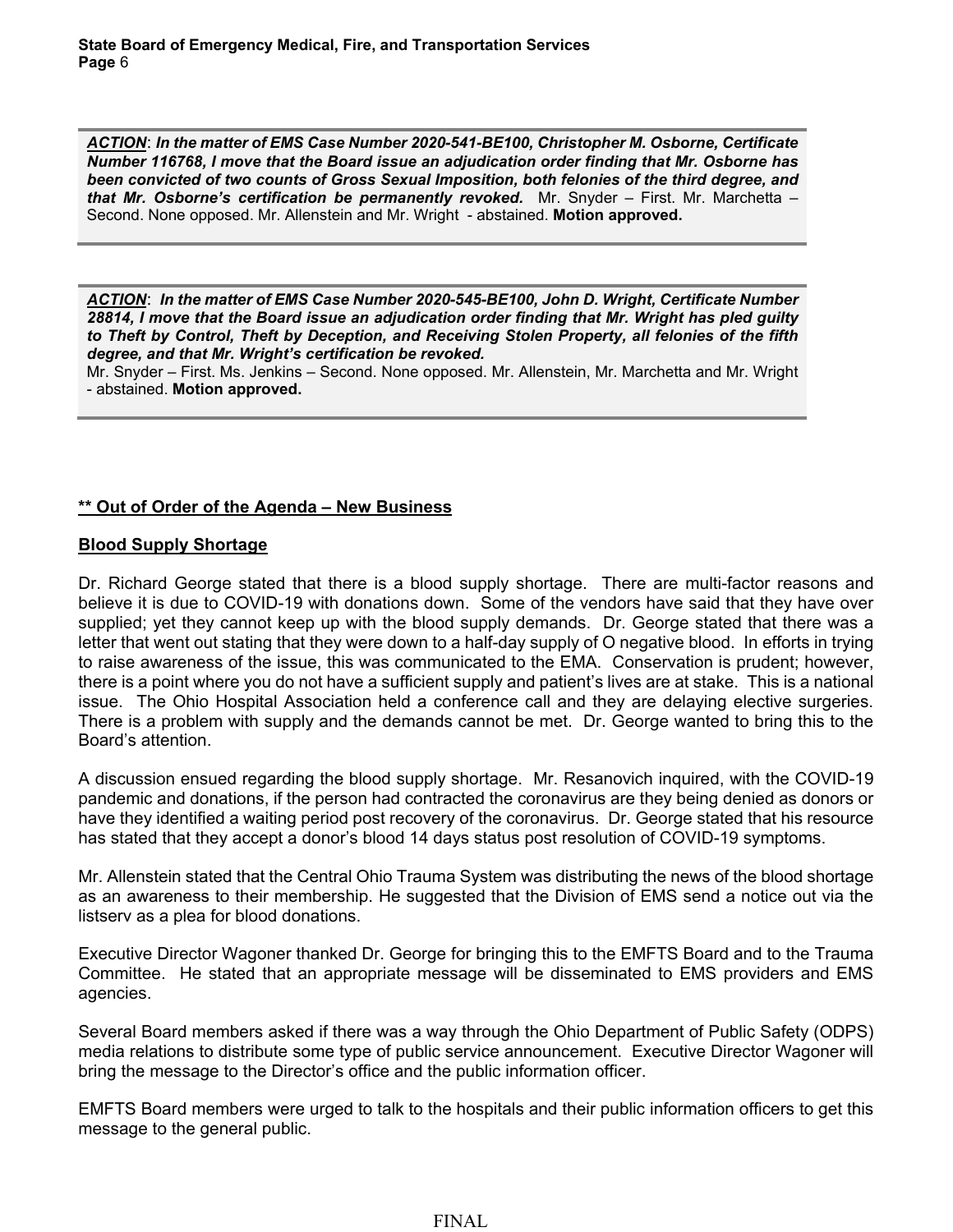The EMFTS Board did not go into executive session.

#### **EMS and Medical Transportation Investigations**

*ACTION: Motion to accept the consent agreement for the following Medical Transportation case(s).* Mr. Snyder – First. Mr. Marchetta – Second. Mr. Allenstein and Wright – Abstained. None opposed. **Motion approved.**

2019-018-E700

*ACTION: Motion to close the following Medical Transportation case(s).* Mr. Snyder – First. Mr. Marchetta – Second. Mr. Allenstein and Wright – Abstained. None opposed. **Motion approved.**

2018-102-E400 2018-228-E500 2021-081-E700

*ACTION: Motion to issue a Notice of Opportunity for the following Medical Transportation case(s).* Mr. Snyder – First. Mr. Marchetta – Second. Mr. Allenstein and Wright – Abstained. None opposed. **Motion approved.**

2021-096-E700 2021-141-E700

| <b>ACTION: Motion to accept the following Consent Agreements.</b> Mr. Snyder – First. Mr. Marchetta – |                |
|-------------------------------------------------------------------------------------------------------|----------------|
| Second. Mr. Allenstein, Ms. Jenkins and Mr. Wright - Abstained. None opposed. Motion approved.        |                |
| 2018-323-E300                                                                                         | 2020-243-E100  |
| 2019-734-E300                                                                                         | 2021-008-BE100 |
| 2020-014-E300                                                                                         | 2021-113-E100  |
| 2020-022-E300                                                                                         | 2021-142-BE100 |
| 2020-044-E300                                                                                         |                |

*ACTION: Motion to close the following cases. The following cases have been recommended to be closed due to lack of jurisdiction, referral to local medical director, deferral to department discipline, certifications have expired, or non-violations of ORC and/or OAC.* Mr. Snyder – First. Mr. Uhl – Second. Mr. Allenstein, Mr. Marchetta and Mr. Wright - Abstained. None opposed. **Motion approved.**

| 2020-299-E100  | 2021-030-E500  |
|----------------|----------------|
| 2020-350-BE500 | 2021-097-BE500 |
| 2020-518-E500  | 2021-127-E500  |
| 2020-538-E500  |                |

*ACTION: Motion to close the following cases; individuals have met the stipulations of their Consent Agreements.* Mr. Snyder – First. Mr. Marchetta – Second. Mr. Allenstein and Mr. Wright – Abstained. None opposed. **Motion approved.**

| 2018-50-E300  | 2018-589-E300 |
|---------------|---------------|
| 2018-144-E300 | 2018-708-E300 |
| 2018-403-E300 | 2018-724-E300 |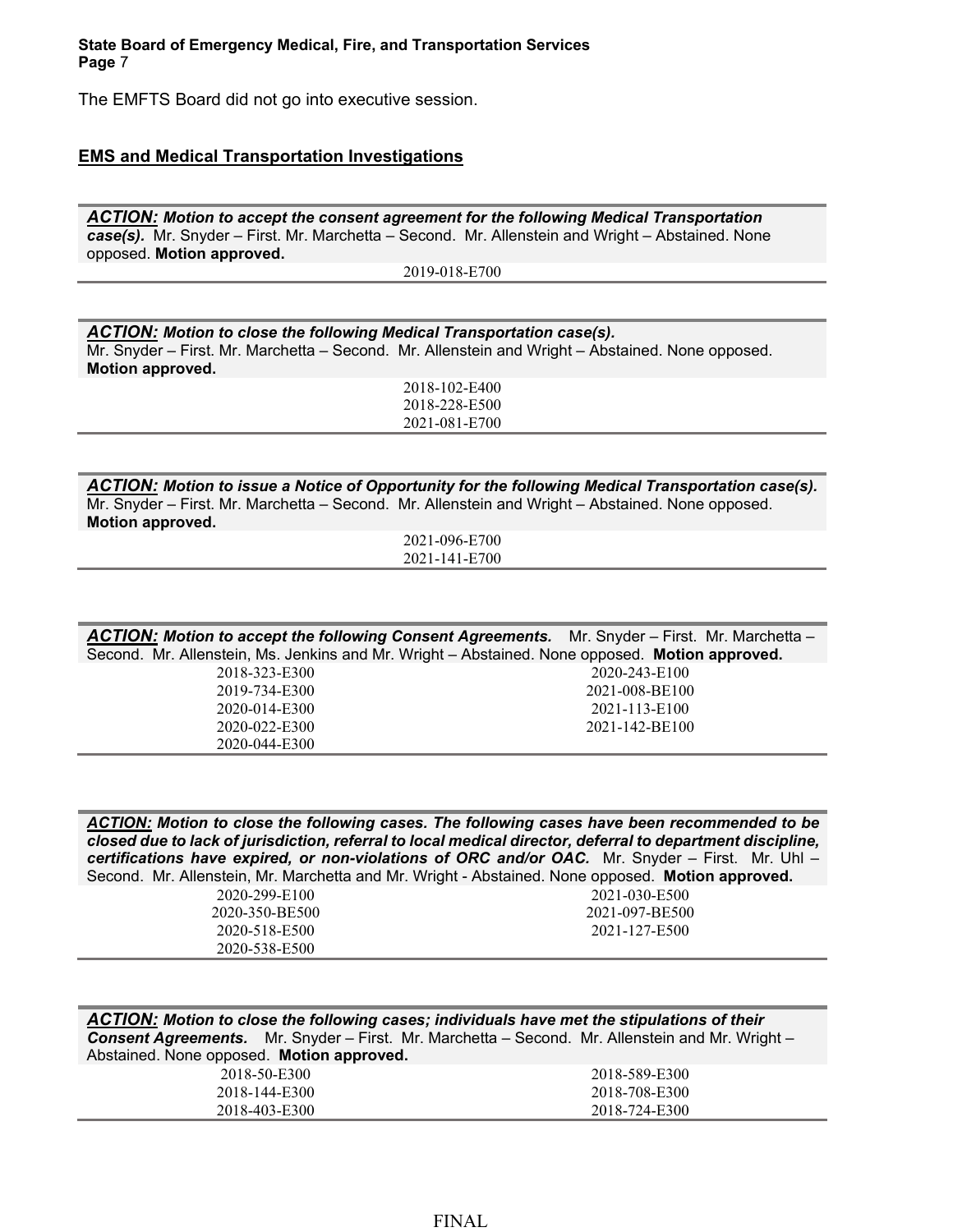*ACTION: Motion to close the following cases. Individuals/Entities were audited at their respective certification level and opted to surrender their certificate to practice or certificate to teach. Reopen if re-applies:*

Mr. Snyder – First. Mr. Marchetta – Second. Mr. Allenstein and Mr. Wright – Abstained. None opposed. **Motion approved.**

| 2019-732-E300 |
|---------------|
| 2019-738-E300 |
|               |

*ACTION: Motion to close the following case. The following individual entered into a consent agreement with the Board. They have not met the requirements of the consent agreement, and their respective certificate to practice has expired. Re-open if re-applies:*

Mr. Snyder – First. Mr. Marchetta – Second. Mr. Allenstein and Mr. Wright – Abstained. None opposed. **Motion approved.**

2018-692-E300

*ACTION: Motion to issue Notices of Opportunity for Hearings for the following cases.* Mr. Snyder – First. Mr. Marchetta – Second. Mr. Allenstein and Mr. Wright – Abstained. None opposed. **Motion approved.**

| 2019-239-E100 | 2020-012-E300  |
|---------------|----------------|
| 2019-719-E300 | 2020-013-E300  |
| 2019-736-E300 | 2021-018-BE100 |
| 2020-008-E300 | 2021-119-BE300 |
| 2020-009-E300 |                |

*ACTION: Motion to close the following cases due to one of the following reasons: inadvertently marked "yes" to conviction question, misdemeanor convictions which the Board has previously deemed "not involving moral turpitude," continuing education cases which now meet the requirements, non-patient care issues, and grandfathering issues of certification/conviction.*  Mr. Snyder – First. Mr. Marchetta – Second. Mr. Allenstein and Mr. Wright – Abstained. None opposed. **Motion approved.**

| 2021-025-BE100                       | 2021-165-BE100 |
|--------------------------------------|----------------|
| 2021-043-BE100 *WARNING LETTER       | 2021-173-E700  |
| $2021 - 102 - BE100$ *WARNING LETTER | 2021-186-BE100 |
| $2021 - 103 - E100$ *Warning Letter  | 2021-188-E100  |
| $2021 - 107 - E100$ *WARNING LETTER  | 2021-192-E500  |
| $2021 - 116 - BE100*$ WARNING LETTER | 2021-194-BE500 |
| 2021-120-E100                        | 2021-195-BE500 |
| 2021-132-BE100                       | 2021-201-BE500 |
| 2021-149-BE100                       | 2021-202-BE500 |

# **Chair's Report, Kent Appelhans**

Mr. Appelhans reported that there is hope that the August Board meeting will be in-person. There are still four seats vacant on the Board; Seat 13, Seat 14, Seat 17, and Seat 20.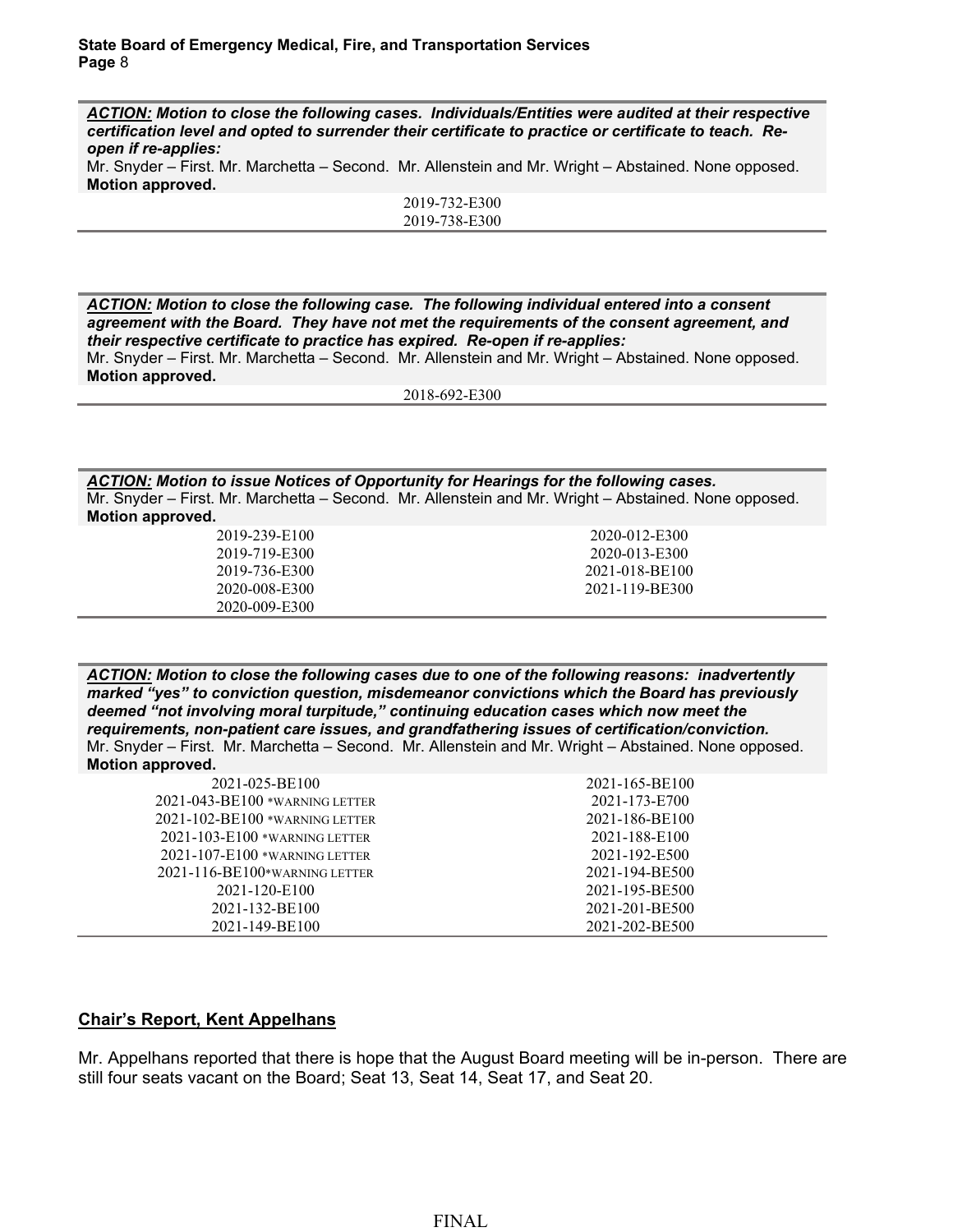# **State Medical Director, Dr. Carol Cunningham**

Dr. Cunningham reported that she has two new physicians for appointment to the Regional Physicians Advisory Board (RPAB).

- Dr. John Bruun Region 3
- Dr. Natalie Ferretti Region 4

*ACTION: Motion to appoint Dr. John Bruun to Region 3 and Dr. Natalie Ferretti to Region 4 of the Regional Physicians Advisory Board membership.* Mr. Marchetta – First. Dr. Raubenolt – Second. None opposed. None abstained. Motion approved.

The next RBAB Chair meeting will be held September 8, 2021 at 1:00 p.m. The Annual All-Member RPAB and RPAB chair meetings will be held on November 4, 2021 at 10:00 a.m.

Dr. Cunningham reported that there was a joint position paper from the national EMS medical director organizations that was shared with her in pre-publication format. There is an American Psychiatric Association's proposal for mandatory review of all ketamine administrations by EMS and all emergency medical departments. Due to this proposed initiative, the national EMS medical director organization who have endorsed the joint position paper urgently recommended that the EMS community replace the "excited delirium" terminology with "delirium with agitated behavior" to better reflect and enhance the fact that EMS is responding to a medical condition, i.e., delirium, rather than to control behavioral problem. In the State of Ohio Adult and Pediatric EMS Guidelines and Procedures Manual, Dr. Cunningham is requesting the approval to edit "excited delirium" to "delirium with agitated behavior" whenever this language is currently written. EMS should only be dispatched for a medical emergency. Dr. Cunningham asked for a motion to make those amendments.

*ACTION: Motion to amend the language in the State of Ohio Adult and Pediatric EMS Guidelines and Procedures Manual from "excited delirium" to "delirium with agitated behavior".* Dr. Raubenolt – First. Mr. Marchetta – Second. None opposed. None abstained. Motion approved.

The Pfizer®/BioNTech® COVID-19 vaccination by Ohio EMS Providers training module has been updated to reflect the new CDC-recommended storage requirements. The updated module is posted on the EMS website.

The operations for the federal-supported COVID-19 mass vaccination site at the Wolstein Center in Cleveland were extended through June 7, 2021. Multiple agencies supported the Wolstein Center. Attention was garnered from the White House. It was the first site in the nation for FEMA to utilize the stationary patient movement model first proposed by Dr. Dan Baker of the Ohio EMA. Nearly 260,000 doses of vaccines were administered. They exceeded the target of 35% by achieving approximately 50% of doses administered to the underserved population. A documentary of the site is being produced by the U.S. Department of Defense.

Dr. Cunningham was selected to speak at the Sepsis Alliance conference on June 22-23, 2021. She will also be presenting at the Ohio Association of EMS on June 24, 2021.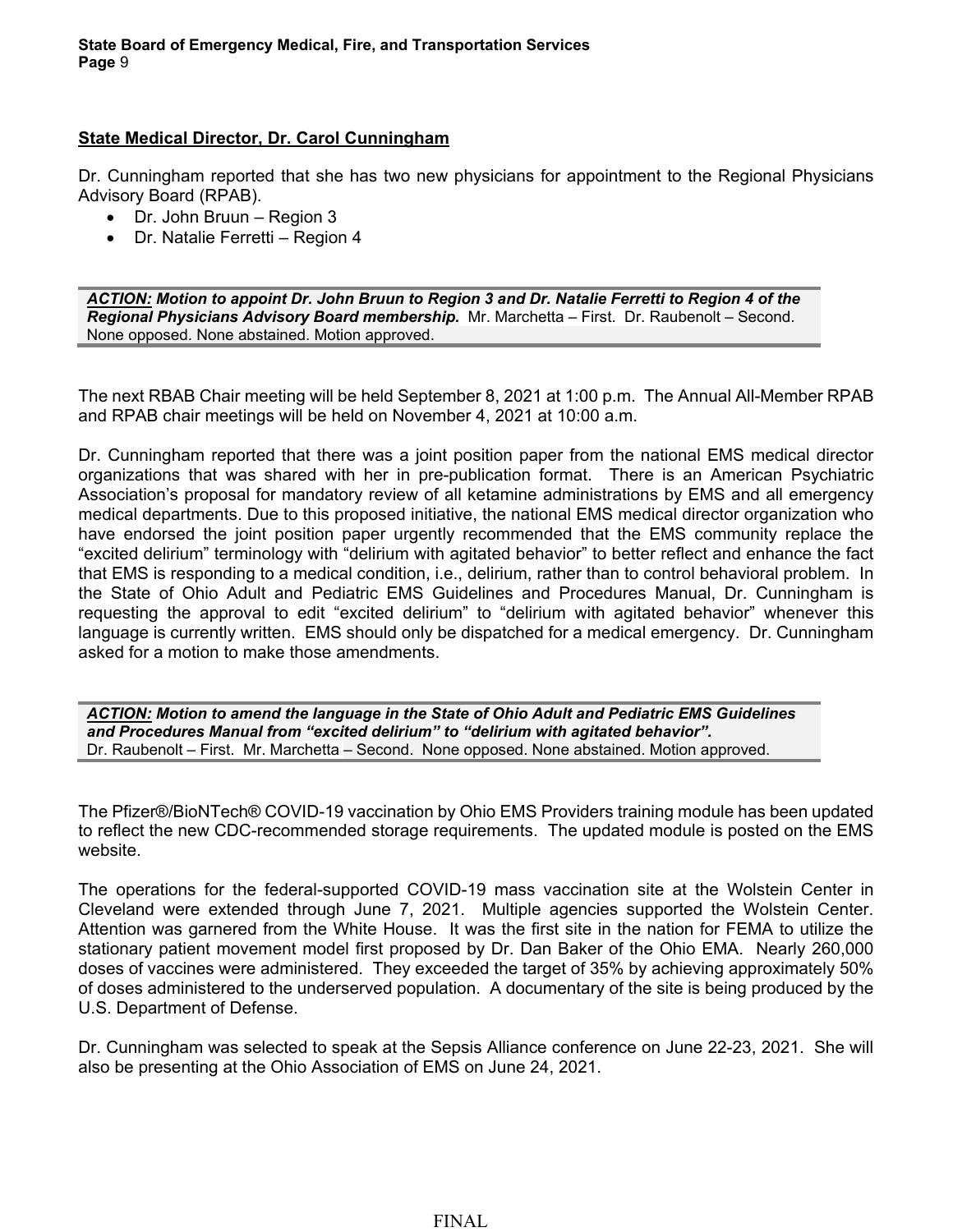# **EMS Staff Legal Counsel, Michael Wise**

Mr. Wise reminded the Board members that they would need to identify and abstain from any affiliations for the grant approvals later in the meeting.

As a reminder, advanced EMTs and paramedics are still permitted to administer the COVID-19 vaccines.

Senate Bill 310 allowed COVID testing for EMS certificate holders. That provision expired on May 1<sup>st</sup>, and as such, this waiver is no longer valid. House Bill 151 provided an exemption to allow EMS providers to function in all areas of the hospital and is still in effect until July 1, 2021.

Mr. Wise requested a motion for an administrative rule.

*ACTION: Motion that the Board approve filing rule Chapter 4765-1-03 (incorporated by reference) of the Ohio Administrative Code with the Joint Committee on Agency Rule Review.* Mr. Marchetta – First. Mr. Allenstein – Second. None opposed. None abstained. **Motion approved.**

## **Assistant Attorney General, Brian Honen**

Mr. Honen reported that John Holycross vs. EMFTS Board, in Franklin County Common Pleas Case number 21CV-1426/1428 has been filed. There were two cases consolidated into one case. The appellees brief was filed June 11, 2021 and the appellant brief is due June 24, 2021.

## **Legislative Report, Ben Kimmel**

Mr. Kimmel reported that the budget bill HB 110, now has an amended HB 110. It has been amended twice by both the House and the Senate. He expects the bill to be debated but nothing affecting the Division of EMS. It will be signed by June 30<sup>th</sup> in order for it to be in effect on July 1, 2021.

Many of the bills are moving to include Senate Bill 21 that was passed unanimously by the House and passed in the Senate. It will go to the Governor's desk for his signature.

#### **Executive Director and Staff Reports, Robert Wagoner**

Mr. Wagoner reported that pending unforeseen circumstances, the August 18, 2021 EMFTS Board meeting will be face-to face at the Ohio Department of Public Safety (ODPS). Committees will resume face-to-face meetings in July. The CDC guidance is in effect that non-vaccinated personnel will need to wear a mask and practice social distancing. Mr. Allenstein asked if there would be an option for virtual or video conferencing. Executive Director Wagoner stated that there is not an option unless the law changes.

The Division of EMS (DEMS) staff have received the ODPS Return to Office (RTO) plan commencing on July 6, 2021. In addition, the DEMS developed and submitted an RTO plan that was approved by ODPS Human Resources, which targets full implementation by the Division of EMS staff in October.

The DEMS staffing update is as follows:

- Four of the six current vacant positions are in process
	- $\circ$  AP2 Certifications: candidate is in the background process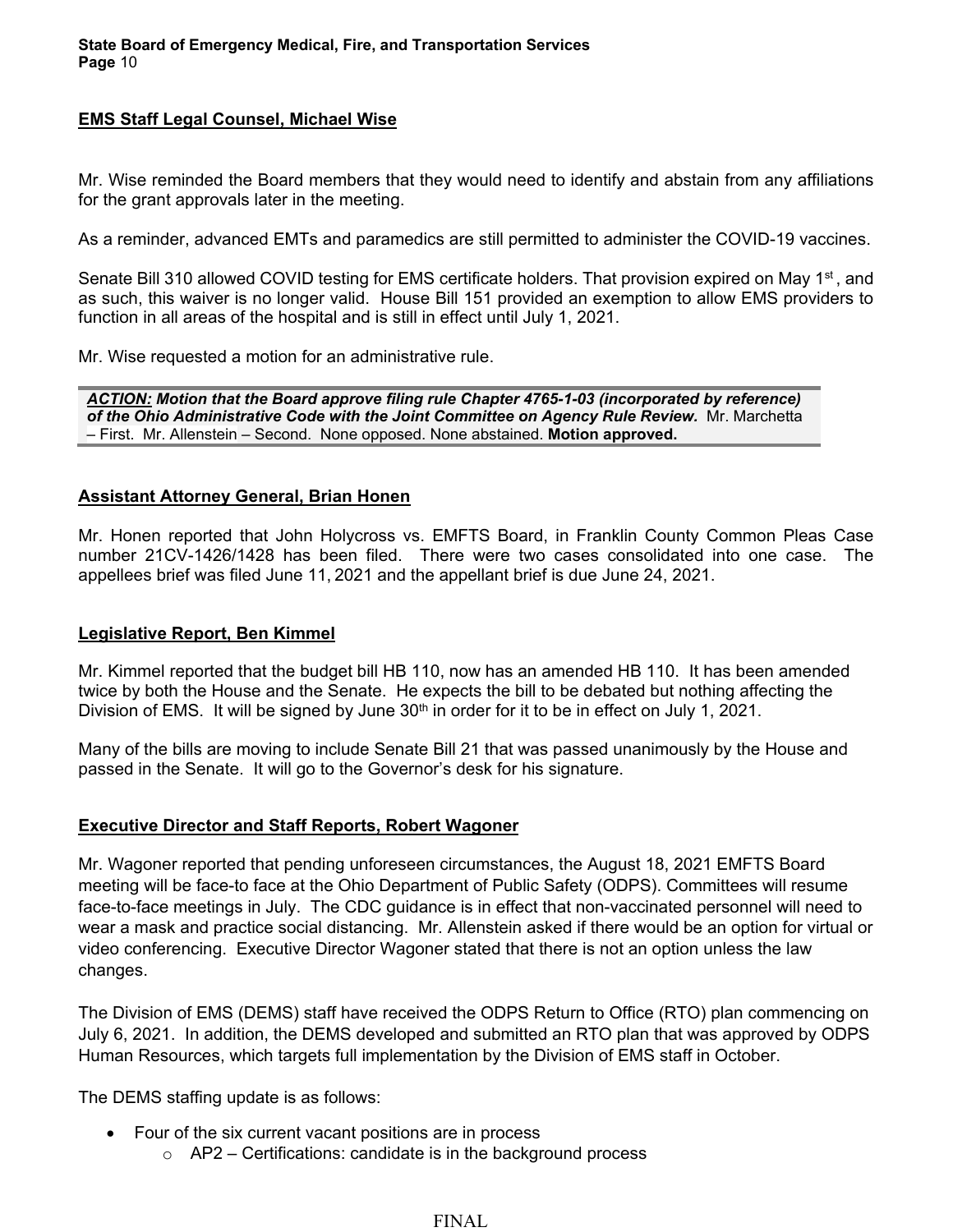- $\circ$  PA2 Grants: candidate is in the background process
- $\circ$  AP2 Medical Transportation; candidate is in the background process
- o Human Resources Program Consultant; second round of interviews underway

The DEMS phone system review will begin shortly to optimize call answering logic and leverage technology where possible.

The DEMS staff has come together as a team in making over 4,000 reminder phone calls to those whose certifications expired on March 9, 2020 to April 1, 2021 but due to HB 404 was extended until July 1, 2021. They have received many emails and a letter 90 days prior to the expiration date.

The website review and optimization project – Aaron Jennings

Deputy Director Jennings stated that the website project is underway. He is working with IT on how the EMS website is utilized by the general public. Some of the metrics are measured through the number of clicks from year-to-date 2021. The number one most utilized area is the certifications section that received 94,572 clicks which is about 11% of overall clicks. The second one is the "slider" that scrolls through and has different information which was 6.9% of overall access. Medical Transportation received 5.76% or 50,000 clicks. The data center information is fourth in overall access. The documents that are accessed include the EMS continuing education requirements, fire continuing education requirements, scope of practice and the State of Ohio EMS Guidelines and Procedure Manual. The DEMS is working on getting more metrics to look at the overall picture of how the EMS website is utilized. The goal is to present the information the way the public needs it and to help the Division's internal team as information is shared with the public to best utilize the technology.

On May 6<sup>th</sup>, State Fire Marshal Reardon, Ben Kimmel and Executive Director Wagoner met with Representatives Baldridge and Cross to discuss recruitment, retention, and training of Ohio Volunteer Firefighters. A number of legislators had expressed interest to Marshal Reardon in helping to attract more volunteer firefighters to the fire service. The DEMS education and certification data was instrumental in helping to guide the discussion.

The State Emergency Operations Center temp and requests to DEMS have dramatically slowed, with the exception of After Action Reports.

Four EMFTS Board seats remain vacant; Seat 13, 14, 17 and 20.

The annual ethics law training options are available to complete by December 31, 2021. Executive Director Wagoner directed the Board members to contact Ms. Koker if they need more information.

Senate Bill 21 – EMS and Stroke Patient Protocols

It has not yet been signed; however, it will have an impact on the Division of EMS. Measures currently in the draft include:

- EMFTS Board to develop guidelines consultatively for assessment, treatment and transport.
- Directs EMS agencies to base its protocols on the EMFTS Board guidelines
- Requires the EMFTS Board to make all agency protocols available to the public
- Requires EMS agencies to provide stroke assessment and treatment training for all EMS personnel.

# **GRANTS, Johanna Burgess**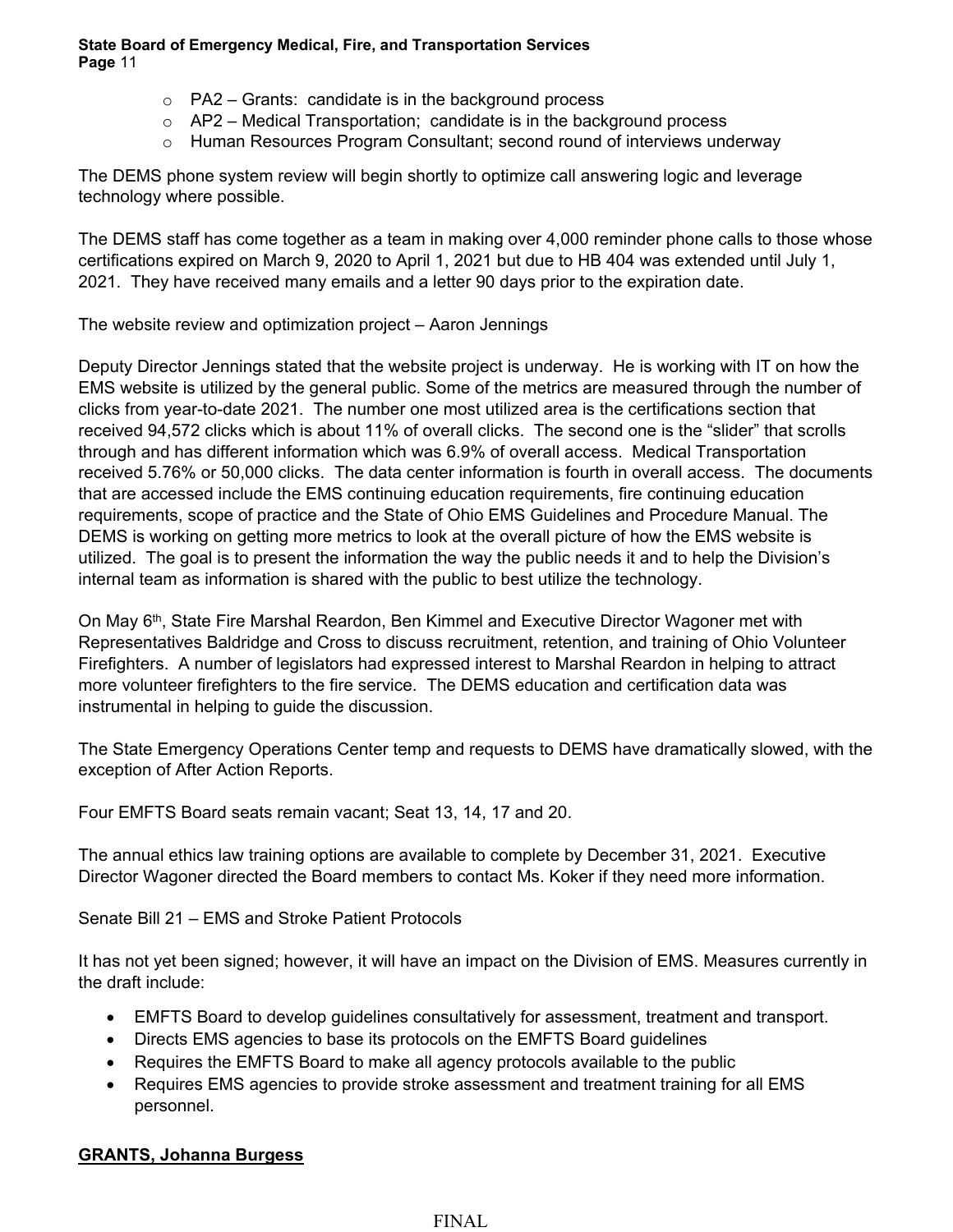The 2021-2022 Ohio EMS Grant applications have been reviewed and finalized. The list of the FY2021- 2022 Ohio EMS Priority One – Training and Equipment Grants were provided to the EMFTS Board members. Ms. Burgess is requesting a motion to approve.

*ACTION: Motion that the Board approve the FY 2021-2022 Ohio EMS Priority One – Training and Equipment Grant recommendation list.* Mr. Allenstein – First. Ms. Jenkins – Second. None opposed. Dr. Raubenolt (Akron, Lodi and Westfield), Mr. Snyder (Hawland, Johnston, Orangeville and Brookfield), Mr. Marchetta (Hopedale and Deersville), Mr. Weimer (Kettering Health) and Mr. Wright (Monroe Township) - abstained. **Motion approved.**

Ms. Burgess requested a motion to approve the contingent agencies list for the priority one grants. Once they are compliant they will be removed from the contingent list.

*ACTION: Motion that the Board approve the FY 2021-2022 Ohio EMS Priority One – Training and Equipment Grant contingent list.* Mr. Allenstein – First. Mr. Snyder – Second. None opposed. Mr. Marchetta (Deersville) - abstained. **Motion approved.**

Ms. Burgess requested a motion to approve the FY 2021-2022 Priority 2-5 Research Grant Recommendations.

*ACTION: Motion that the Board approve the FY 2021-2022 Ohio Priority 2-5 Research Grant recommendations.* Mr. Allenstein – First. Mr. Dutton – Second. None opposed. None - abstained. **Motion approved.**

Ms. Burgess requested a motion to approve the FY 2021-2022 Ohio EMS Supplemental Grant Recommendations list.

*ACTION: Motion that the Board approve the FY 2021-2022 Ohio EMS Supplemental Grant recommendations list.* Mr. Allenstein – First. Mr. Dutton – Second. None opposed. None abstained. **Motion approved.**

# **EMS Exemption Requests, Jodi Parker**

Ms. Parker stated that there is a request for a voluntary surrender. Certification number 100539 has requested to voluntarily surrender their certifications because they do not wish to maintain their certifications. There are no investigations or audits to be considered.

*ACTION: Motion that the Board approve the request from 100539, for a voluntary surrender of their certification as an emergency medical technician.*  Mr. Snyder – First. Ms. Jenkins – Second. None opposed. None abstained. **Motion approved.**

## **Military Exemption**

Ms. Parker stated that there is a military exemption, 2021-6-3. There has not been any previous exemptions and the certification cycle was 5/19/2018 to 5/19/2021.

*ACTION: Motion that the Board approve the request from 2021-6-3 for a military exemption.* Mr. Dutton – First. Mr. Allenstein – Second. None opposed. None abstained. **Motion approved.**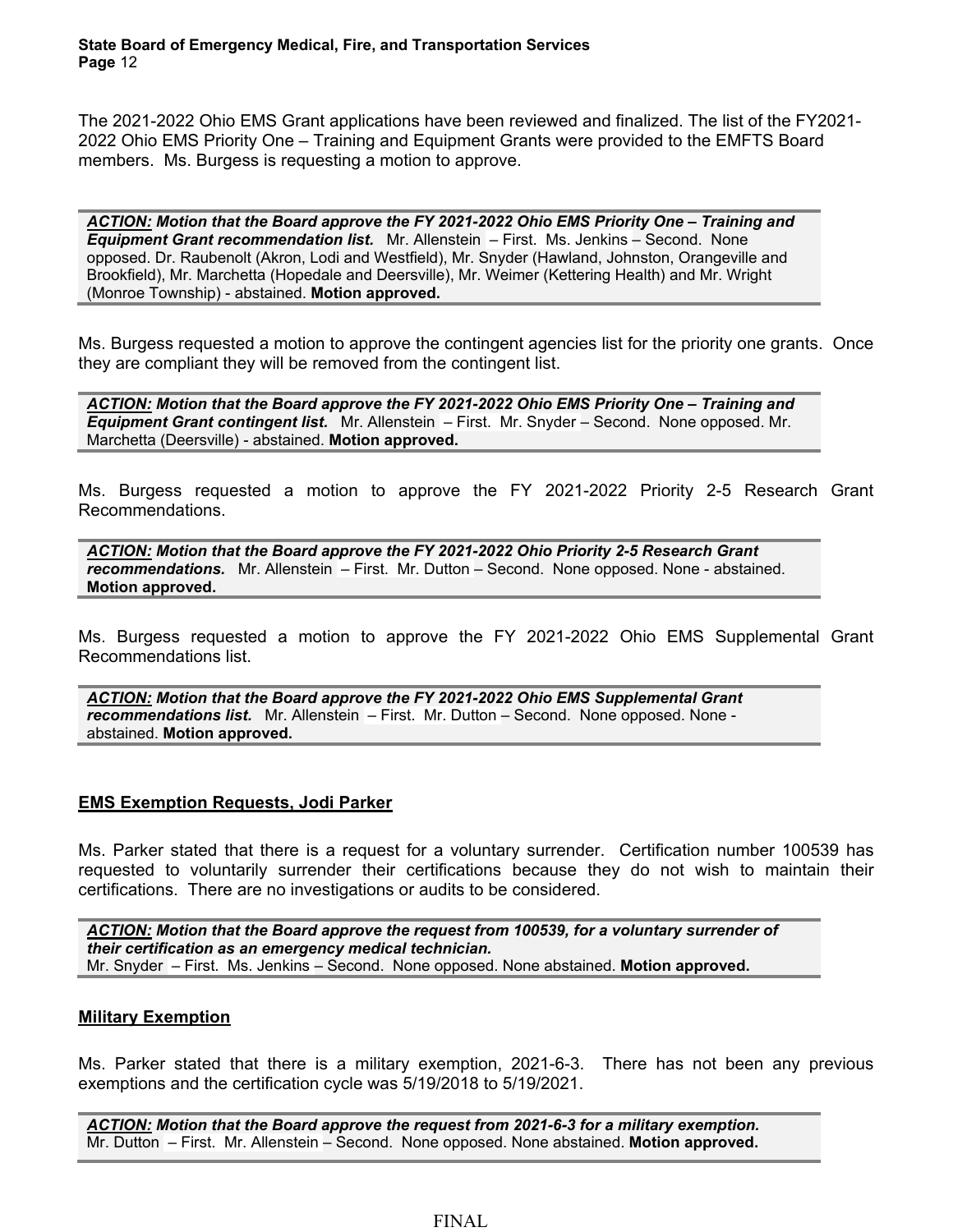#### **Unusual Circumstances**

Ms. Parker stated that there is an exemption request for 2021-6-2, an EMS certification. There was a previous exemption granted due to military service. The certificate holder is still in the military with overseas deployment and has completed his continuing education with the exception of the teaching hours.

*ACTION: Motion that the Board approve the exemption request for certificate holder 2021-6-2.* Mr. Dutton – First. Mr. Allenstein – Second. None opposed. None abstained. **Motion approved.**

#### **Education, James Burke**

Mr. Burke reported that the Education Staff continues to work with schools across the state for EMS and fire. Even during the pandemic, the DEMS was able to stay on track with site visits, renewals, and adding of course types. Staff is working with IT staff to insert all burn buildings across the state in their class and will be able to generate a report as needed. The report will give a real time look at how many burn buildings there are and where they are located.

## **Medical Transportation, Dave Fiffick**

Mr. Fiffick presented the list of medical transportation renewal applications with expiration dates of April 2021, May 2021 and June 2021. Staff is requesting a motion and approval pending a satisfactory inspection.

*ACTION: Motion to approve the medical transportation renewal applications with expiration dates of April 2021, May 2021 and June 2021; pending a satisfactory inspection.* Mr. Dutton – First. Mr. Marchetta – Second. None opposed. Mr. Allenstein (CEMS of Ohio) abstained. **Motion approved.**

Mr. Fiffick presented the list of new or pending medical transportation applications. There are 4 ambulances and 14 ambulette services. Staff is requesting a motion and approval pending a satisfactory inspection.

*ACTION: Motion to approve the new medical transportation applications for new ambulette services and ambulance services; pending a satisfactory inspection.* Mr. Dutton – First. Mr. Marchetta- Second. None opposed. None abstained. **Motion approved.**

Mr. Fiffick stated that he is looking for an inspector in the Cuyahoga County area. Two people were hired and one had to resign for health reasons. Please contact Mr. Fiffick if there is someone who might be interested in the position.

## **BOARD COMMITTEE REPORTS**

## **Trauma Committee, Diane Simon**

Ms. Simon was not in attendance; however, she submitted a report to Executive Director Wagoner.

Executive Director Wagoner reported that there was not a quorum for the May 12th meeting.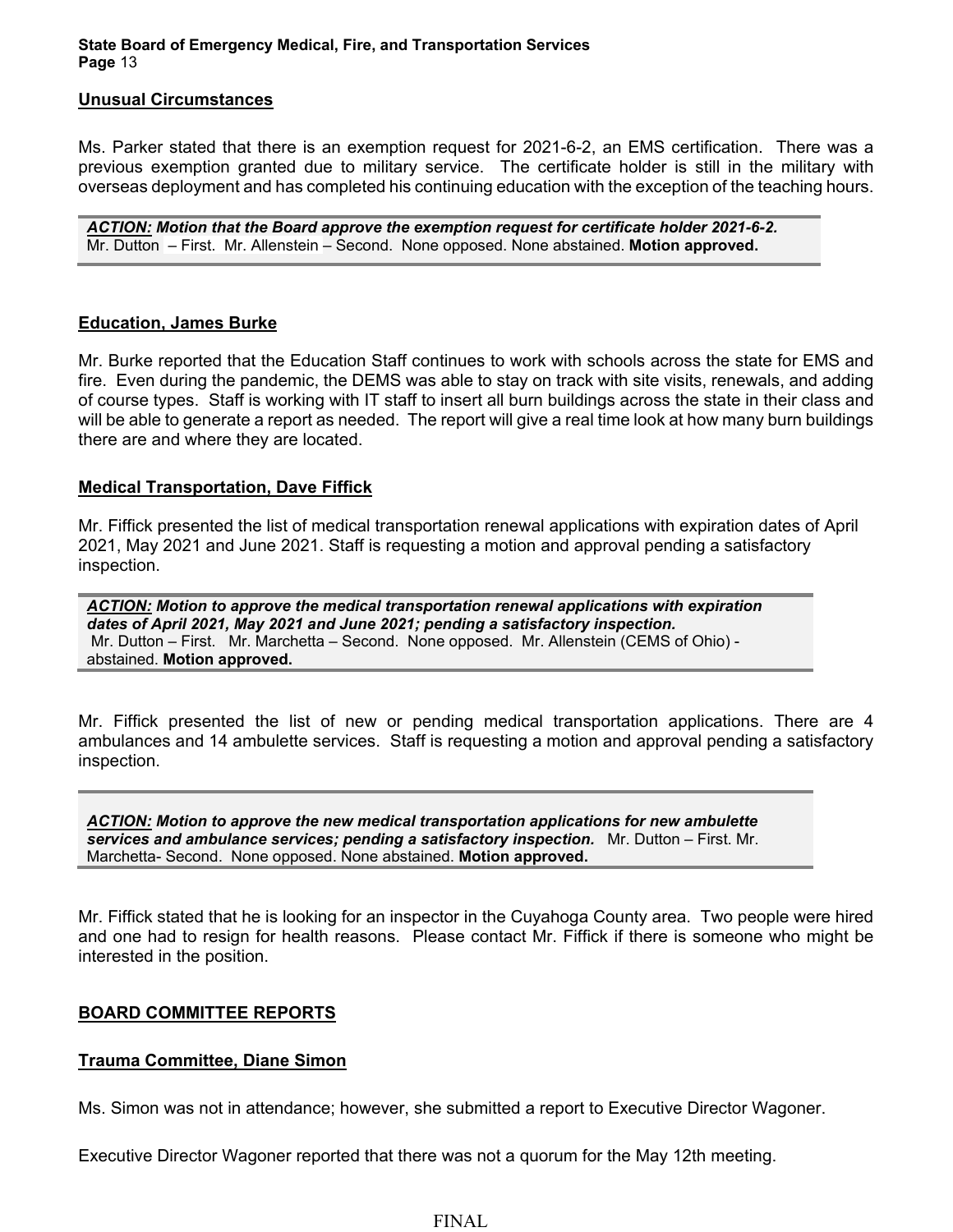The Trauma rules must be reviewed and filed with CSI on July 15, 2022 and JCARR on November 1, 2022. The five-year review includes 4765-4, Reporting Delivery of Emergency Medical Services and Trauma Care and 4765-14, Trauma Triage.

Two separate workgroups were formed within the Trauma Committee following the IEM reports of December 2019 on the current state of trauma education and certification held by EMS providers, nurses, and physicians in Ohio. The workgroup's goals are to review the IEM report to identify gaps and barriers to trauma education and to help develop strategies that strengthen trauma education and the statewide trauma system of care. The two workgroups are the Rural Trauma Workgroup with Diane Simon as the chair and the Universal Trauma Workgroup with Michael Beltran, MD as the chair.

The Performance Improvement Committee met on June 4, 2021 and reviewed the first draft of the 2020 Trauma Annual Report.

# **Education Committee, George Snyder**

Mr. Snyder reported that the committee met on June 15, 2021 and there was quorum.

The committee is working on the revision of the EMR and EMT testing manuals. Chief Burke and Ms. Miller has done a substantial amount of work on these manuals.

The new skill sheets that will be used for the practical examination were reviewed. Once the manual is completed it will be brought forth to the EMFTS Board for approval. Due to not being able to have virtual meetings after July 1, 2021, a meeting has been scheduled for June 23, 2021 to finish reviewing the EMR and EMT testing manuals. It is expected to be completed and presented to the EMFTS Board in August.

Chief Burke reported that quality continuing education is being discussed heavily within the HR Ad-hoc committee. The quality continuing education with the law enforcement workgroup. We are active members for the First Responder Wellness committee. We also get updates from OPATA of applicable courses that could be for fire and ems officials. We are working with different agencies.

Chief Burke, Ms. Miller and Mr. Snyder has a meeting with the Ohio Department of Education in regards to the public safety instructor I and II. There will be discussions regarding issues that are occurring when it comes to instructors working at career and technical schools. The Ohio Department of Public Safety, Division of EMS, issues certification for EMS instructors; however, it seems that there are even further requirements.

# **EMS-Children Committee, Dr. Schwartz**

Dr. Schwartz was not in attendance; however, Mr. Jennings will present the report.

Deputy Director Jennings reported that the EMS-Children Committee met on June 15, 2021 and they had quorum.

## EMSC Performance Measures

The Ohio PECC Learning Collaborative State Team has sent 41 pediatric training bundles to agencies that applied, with another 11 that are scheduled to be shipped in the next two weeks. A third period for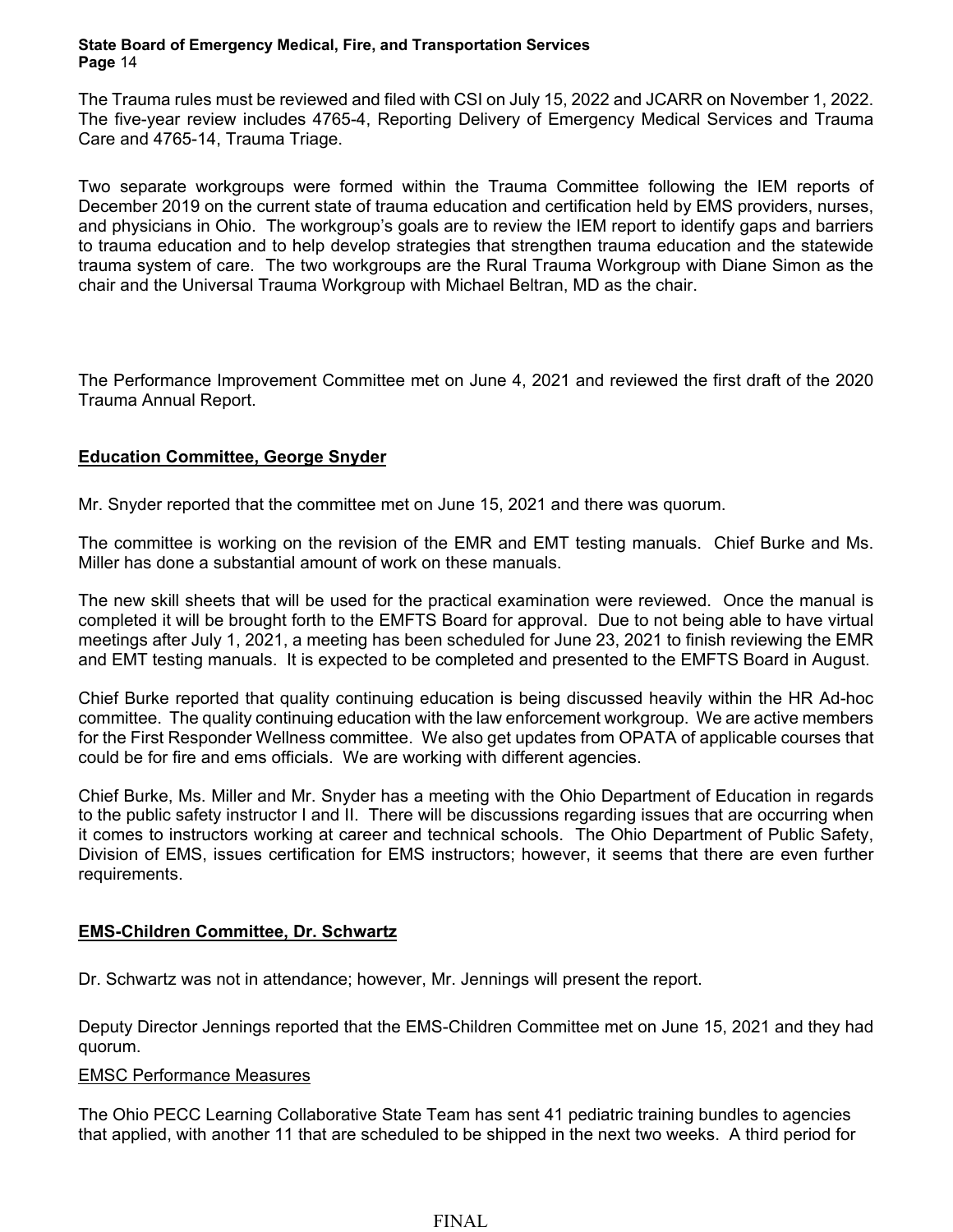applications will be opened near the end of June. One hundred and sixty agencies have registered a PECC on the secure website hosted by the EMS for Children Innovation and Improvement Center (EIIC).

The EMS for Children Survey of Ohio EMS agencies ended on March 19th, with 20.2% of agencies responding. Almost 48.6% of agencies surveyed indicated that they have named a Pediatric Emergency Care Coordinator for their agency, and 23.4%.of agencies met the standard for skill assessment frequency and methods for the EMSC Performance Measure. National results show 35.7% of agencies with a PECC, and 24.6% of agencies meeting the skill assessment standard.

The National Pediatric Readiness Project began surveying hospitals about their pediatric readiness in the emergency department on May 1 and will finish on July 31<sup>st</sup>. All Ohio hospitals with an emergency department open 24/7 are to be included in the survey. The National EMS for Children Data Analysis and Resource Center (NEDARC) will be hosting the survey and will contact the hospitals initially. Ohio currently has a 16.8% response rate.

On Thursday, July 8<sup>th</sup>, at 12 noon, Ohio EMS for Children and the ASPR Eastern Great Lakes Pediatric Consortium for Disaster Response will host the second of three webinars on pediatric behavioral health for EMS providers. Drs. Carolyn Ievers-Landis, PhD and Kimberly Burkhart, PhD will be presenting on "Pediatric Psychosocial Aspects of the COVID-19 Pandemic for the EMS Professional." Dr. Ievers-Landis is a licensed clinical psychologist in the Division of Developmental and Behavioral Pediatrics and Psychology, University Hospitals Rainbow Babies & Children's Hospital. Dr. Burkhart is a clinical psychologist in the Division of Developmental-Behavioral Pediatrics & Psychology. Nationwide Children's Hospital is providing continuing education credit for attending the live webinars and is also making them available for CE after the initial airing.

# Other Activities

Joe Stack and Dr. Schwartz are working with the Ohio Department of Health to update the Emergency Guidelines for Schools document, with a final draft document expected to be available for review in the near future.

# **EMS System Development, Kent Appelhans**

Mr. Appelhans stated that there was a meeting on June 15, 2021; however there was not a quorum. There was not a report available.

# **Homeland Security Subcommittee, Mark Resanovich**

Mr. Resanovich reported that the subcommittee has not had a meeting.

# **EMS Rural Subcommittee, Kent Appelhans**

Mr. Appelhans stated that the subcommittee met on June 15, 2021 and there was a quorum. He reported that the chair, Eric Burns, led the virtual meeting.

Mr. Appelhans requested a motion on behalf of chair, Eric Burns to appoint Cody Shetler to the Rural Committee.

*ACTION: Motion to approve the appointment of Mr. Cody Shetler to the EMS Rural Committee.*  Mr. Allenstein – First. Mr. Resanovich – Second. None opposed. None abstained. **Motion approved.**

The subcommittee had submitted goals for discussion that it felt it could achieve over the next five years, which were: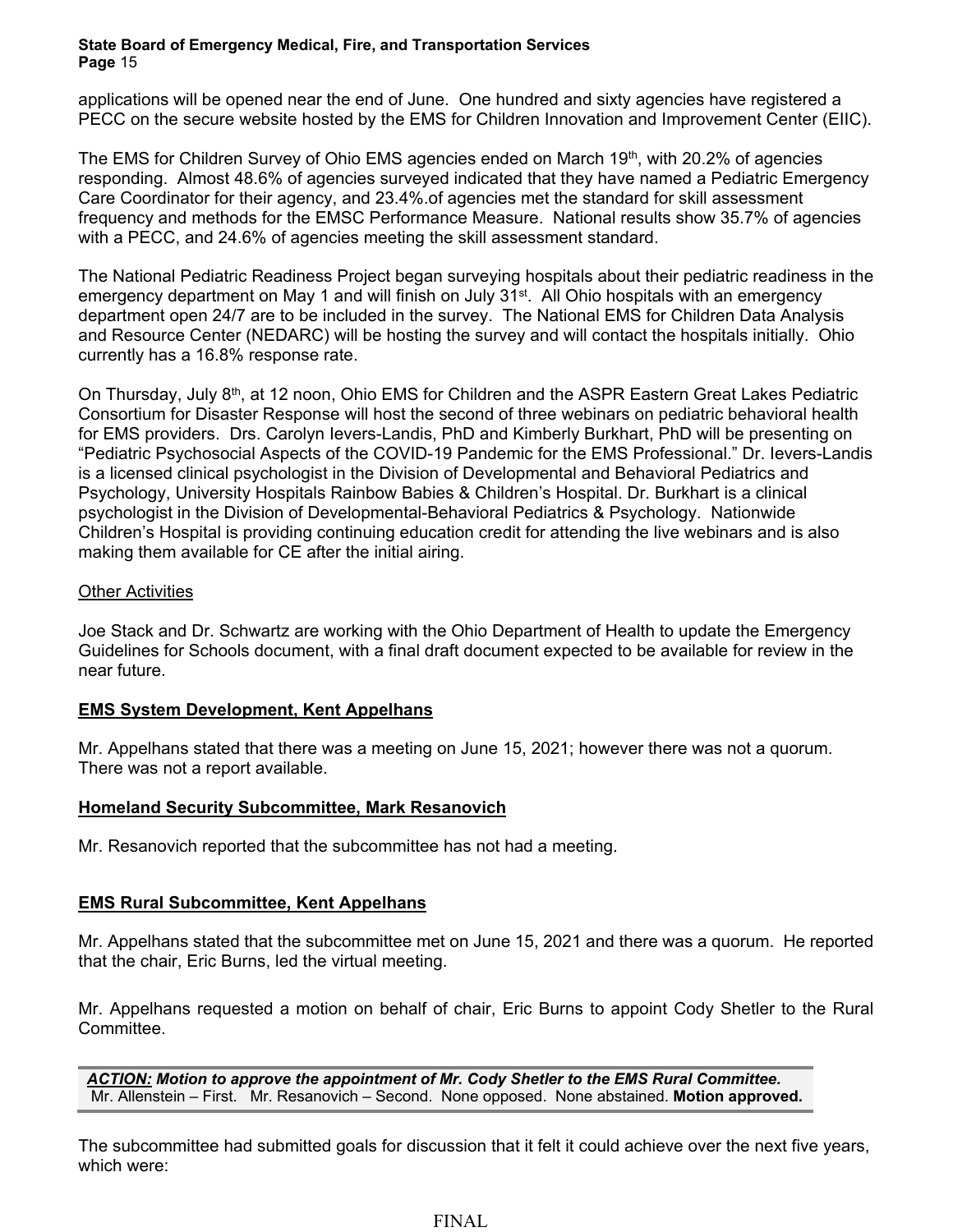- A. Recruitment and retention of rural providers
- B. Training for rural providers
- C. Funding of rural EMS
- D. Community Paramedicine
- E. Medical Directors
- F. Inactive RPABs
- G. Professionalism (appearance, attitude, station, etc.)

Goal items A, B and C were merged into one major goal: recruitment, retention, training and funding

for Rural EMS. The committee will look into grant funding (private, profit, non-profit, literacy, etc.), seek legislators to champion Rural EMS and get EMS labeled by the state as "essential" analogous to the fire sector, and to improve education.

The committee discussed EMS education and pass rates. One major issue is reading and comprehension skills. Using a standardized pretest, e.g. Work Keys, may be helpful to determine where each student has challenges.

Goal items D, E and F were loosely merged as RPAB, Medical Directors, and Community Paramedicine. The committee discussed concern that not all RPAB regions were meeting quarterly. There is a need to work with stakeholders and get RPABs up and running. Dr. Tom Charlton volunteered to make himself available for a virtual meeting to discuss the RPAB issues.

Professionalism, was discussed. It was the general consensus of the committee that this was not an actual "goal" for the committee but it was definitely an issue that could be addressed at the education training level. After discussion, a Workgroup will be created with committee members, Tammy Wires and Mike Simon, plus any other non-committee members they may seek, will work on developing guidelines and Best Practices for addressing professionalism in Rural EMS.

# **Medical Oversight Committee, Geoff Dutton**

Mr. Dutton reported that the Medical Oversight Committee met June 15, 2021 and there was a quorum. He stated that there were a number of issued discussed. One topic is the discussion of reviving the Ohio EMS Medical Director's Conference. If not able to have the conference in November then it could possibly be held in the spring of 2022. Mr. Dutton requested that members submit topics and/or speakers for the conference.

As part of diversity and inclusion, a survey was sent to the committee members. There are many members who have been on the committee for many years. The members bring so much experience and expertise in different areas. There was a lot of discussion regarding this issue. Mr. Dutton stated that there is some discussion as to strategies to improve the diversity on the committees. A discussion ensued regarding ways to improve diversity. It was suggested to encourage additional people to the committees to volunteer. Dr. Cunningham suggested that one of the best recruitment tools is to bring a person to a committee meeting so they can see first-hand exposure. She stated that ultimately, the goal for the recruitment of committee members is to appoint people who are actively engaged and willing to serve. It was suggested to use the list-serv to recruit members to the committees. It was also suggested that the committee application be revised.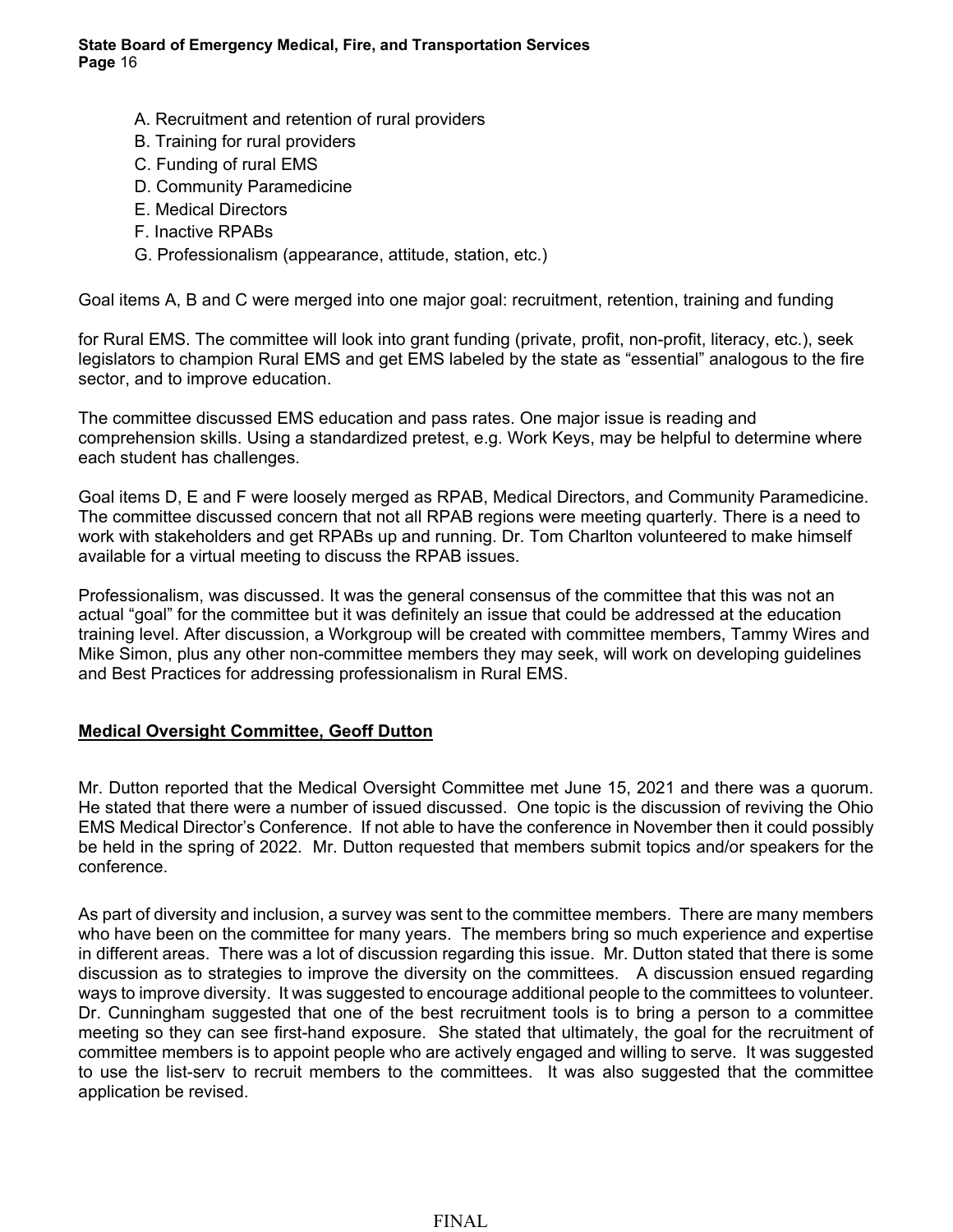#### **Medical Transportation Committee, Tom Allenstein**

Mr. Allenstein reported that the committee met on June 15, 2021 and there was not a quorum.

The committee had discussions regarding the ambulance rules that need to be completed and brought forward to the Board in the fall.

The committee had discussions regarding membership to the committee.

Mr. Allenstein stated that there were two people who have left the industry; therefore, they are resigning from the Medical Transportation Committee.

*ACTION: Motion to approve the resignations of Linda Hines and Rob Martin from the Medical Transportation Committee.* Mr. Allenstein – First. Mr. Resanovich – Second. None opposed. None abstained. **Motion approved.**

## **Critical Care Subcommittee, Kent Appelhans**

Mr. Allenstein reported that the committee met on June 15, 2021 and there was a quorum.

There were discussions regarding the number of members decreasing over the last year. The committee discussed expanding the committee attributes.

The committee reviewed the mobile intensive care unit (MoICU) rules and discussed the stroke unit exceptions, the difficulties in applying the MoICU rules to the stroke unit and the differences between the two entities

The committee discussed the need for medical directors for MoICU program stroke units. Specific units will have different guidelines.

A year or so ago the Board approved an endorsement for critical care in 2019 before the COVID-19 pandemic began.

Mr. Appelhans requested a motion to accept the resignations from Linda Hines and Rob Martin, to remove Tristan Coomer, Ryan Sullivan from the committee and add Sean Powers to the committee.

*ACTION: Motion to approve the resignations of Linda Hines and Rob Martin, the removal of Tristan Coomer and Ryan Sullivan and the addition of Sean Powers to the Critical Care Subcommittee.* Mr. Allenstein – First. Mr. Resanovich – Second. None opposed. None abstained. **Motion approved.**

Mr. Allenstein requested that the Medical Oversight Committee (MOC) have discussions regarding neonatal and stroke units. The current guideline reads that they have to be an emergency physician. He inquired about the potential to expand the ability for the specialized transport teams to have a physician whose expertise is not solely based in emergency medicine. Mr. Dutton stated that the Medical Oversight Committee could review this issue. Mr. Fiffick is drafting information for MOC to review.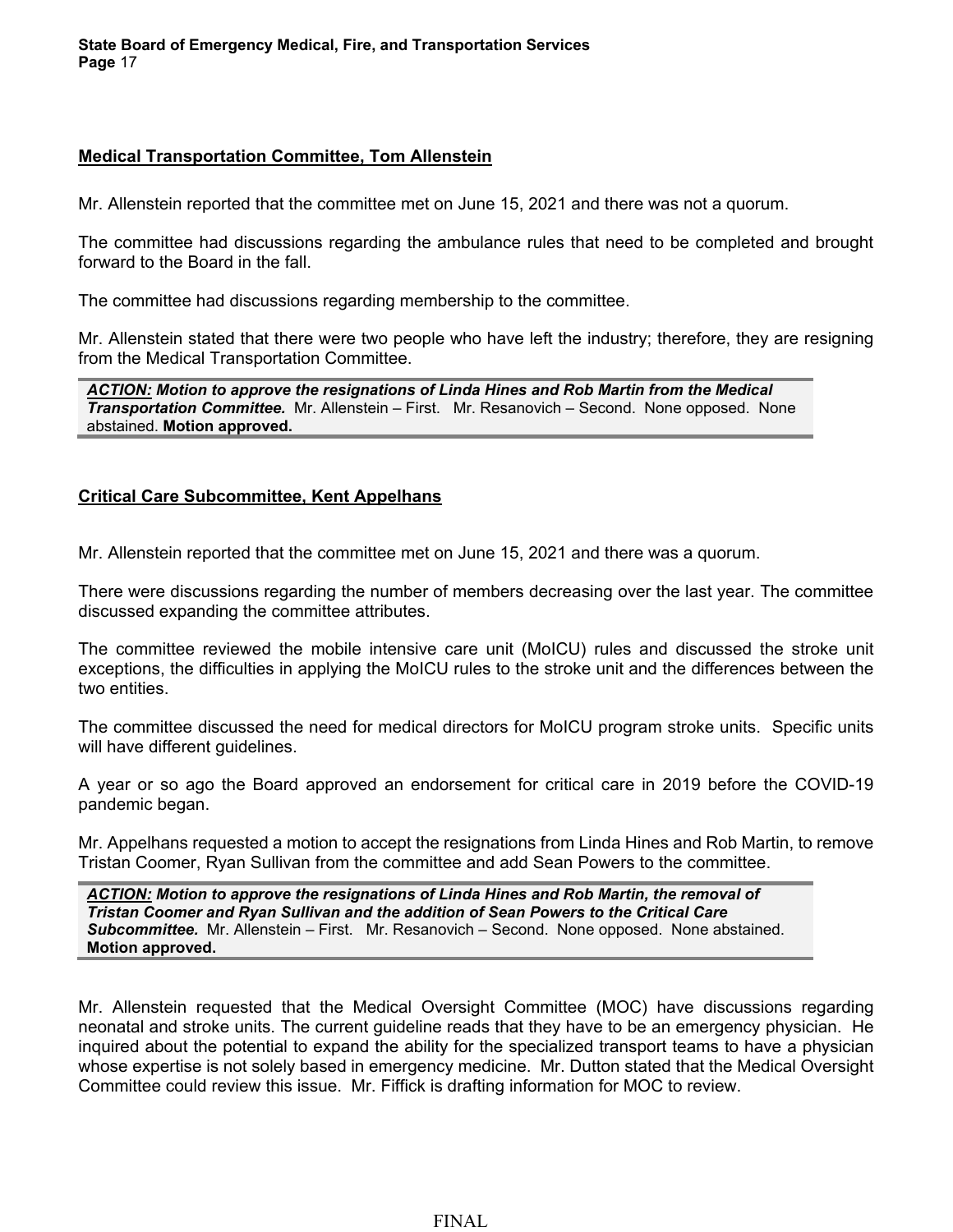## **Alternate Transportation Subcommittee, Mark Resanovich**

Mr. Resanovich reported that the committee had a meeting on June 15, 2021 and there was a quorum.

Mr. Resanovich thanked Mr. Fiffick and his staff for putting together the draft rule changes that are needed for the non-emergency basic transportation vehicle. The subcommittee put the equipment list together and will be submitted to the Medical Transportation Committee. Hopefully by August the rules can go before the EMFTS Board for approval. The vehicle will not have lights and sirens because it will not be used for emergency transports. The rules look at the crew configuration, the qualifications for the driver, the equipment list, and policies. They will be licensed as such by the Division of EMS and overseen by Medical Transportation.

## **Scope of Practice Ad-Hoc Committee, Kevin Uhl**

Mr. Uhl reported that the committee met March 23, 2021 and had a quorum.

The progress has been slow but making progress. The National EMS Scope of Practice Model has been amended. Therefore, the matrix/spreadsheet will need to be updated to reflect these changes.

Mr. Uhl made a motion to accept the resignation of Dr. Glen Tinkoff.

*ACTION: Motion to approve the resignation of Dr. Glen Tinkoff from the Scope of Practice Adhoc Committee.* Mr. Uhl – First. Mr. Allenstein – Second. None opposed. None abstained. **Motion approved.**

# **Human Resources Ad-Hoc Committee, Mark Resanovich**

Mr. Resanovich reported that the committee is working on the continuing education. They would like to add an option to the recertification pathway that addresses the issue of quantity versus quality of continuing education completed. It would still maintain the other forms of testing in lieu of and maintain their National Registry Card with current 86 hours with various required sub-titles. The goal is to increase the quality of continuing education. The committee is moving forward with that concept.

The June meeting will be cancelled.

# **EMS Star of Life Awards**

Ms. Koker, coordinator for the EMS Star of Life Awards, reported that there have not been any changes. Ms. Koker contacted the Ohio Department of Transportation regarding the auditorium where the awards ceremony is held. They are not accepting any reservations at this time.

## **Old Business ~ none**

## **New Business**

Mr. Wright stated that the representation from the Attorney General's office is high quality; however, there is a lack of willingness to pursue cases of significant moral turpitude as identified by the EMFTS Board. A